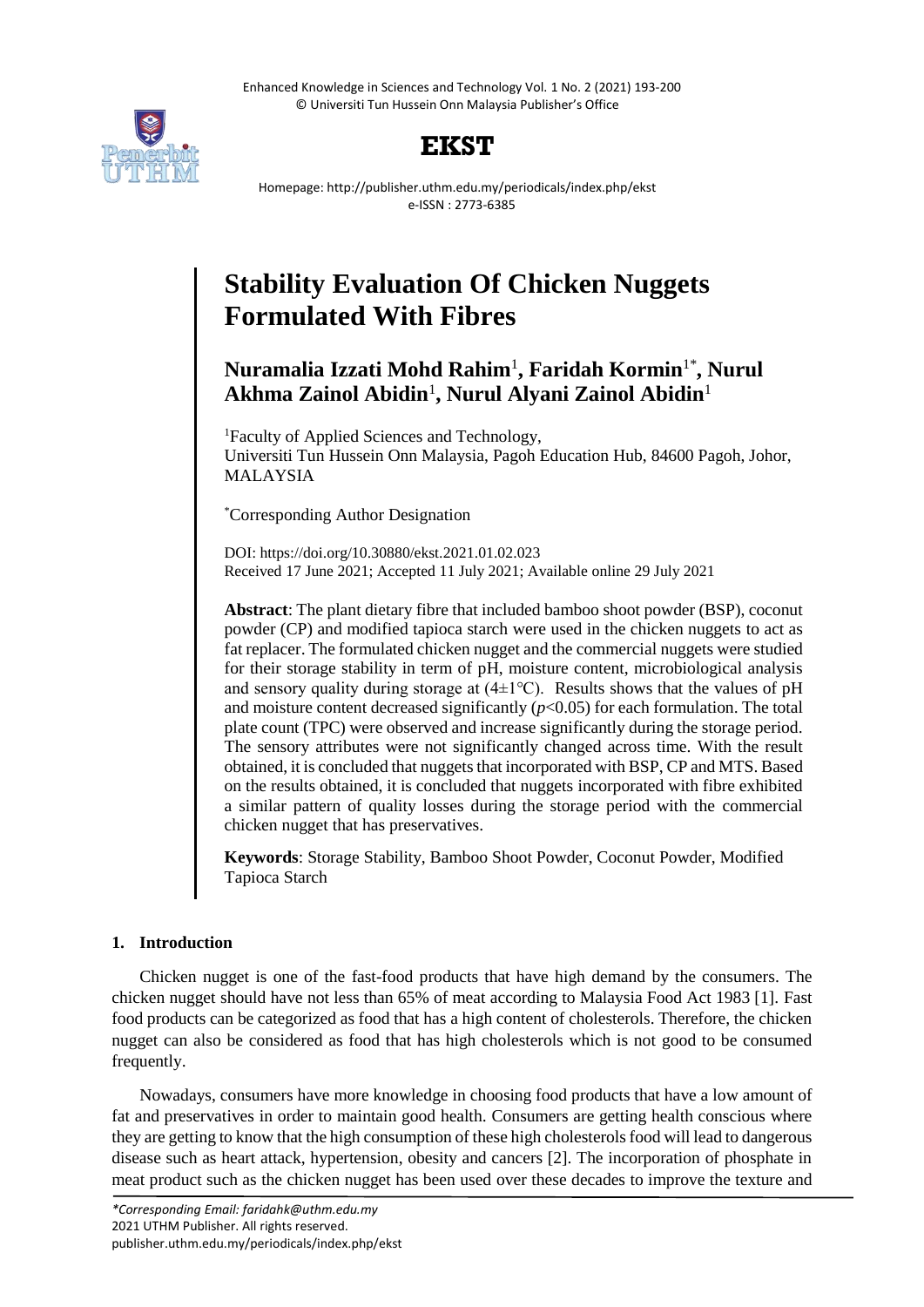flavour of the chicken nugget [3]. However, the high consumption of phosphate will cause a diverse effect on the body system. Therefore, phosphate has been limited to 0.5 % of phosphate in the final product [4].

In order to overcome the problems of having a high-fat content in chicken nuggets, many studies have been conducted to develop a low-fat chicken nugget. A study by Akesowan [5] shows that fibre which is konjac and shiitake powder which can act as a fat replacer in the chicken nugget when incorporated into the formulation. Fibre is a complex carbohydrate that cannot be digested by the digestive system. It conveys a lot of benefits to the body if it is taken daily. The recommended daily intake of fibre is 28-36 g/day which 70 -80% must be insoluble fibre [6].

In this study, the incorporation of fibres in the chicken nugget to replace the fat and phosphate was conducted by incorporating the bamboo shoot powder, coconut powder and modifies tapioca starch. In this study, two types of fibre are used to be incorporated with the chicken nuggets which are bamboo shoot powder and coconut powder. Bamboo shoots are rich in nutrient components, mainly proteins, carbohydrates, minerals, and fibre and are low in fat and sugars. Besides, they contain phytosterols and a high amount of fibre that can be labelled as nutraceuticals or natural medicines[7]. Coconut (*Cocos nucifera*) is popular in tropical regions, such as in South and Southeast Asia, Africa, Central America and others. A matured coconut endosperm is rich in lipids, proteins and fibres. This type of fibre is the by-product of the manufacturing industry which is very useful for other purposes [8]. The modified tapioca starch has acted as the thickening agent because of its ability to have water holding capacity.[9]

These additions of fibre will help to reduce the fat content in chicken nuggets in comparison with an existing chicken nugget that were high in fat and preservatives. The fibres should improve the storage stability of the chicken nugget compared to the commercial chicken nugget in the market. The fibres in chicken nugget is expected to improve the quality of the nugget as it has a high water-holding capacity which will affect the texture of the chicken nugget. The nuggets flavour may also be affected by the use of fibres especially for the bamboo shoots that has a strong flavour which will be affecting the consumer acceptance of the food. This research is to determine the storage stability of different percentage of the three types of fibres incorporated into the chicken nuggets.

#### **2. Materials and Methods**

#### 2.1 Materials

Bamboo shoots powder (BSP), coconut powder (CP) and modified tapioca starch (MTS) was obtained from the Indonesian Institute of Science (LIPI). The sodium tripolyphosphate (STPP), chicken meat, salt, water, black pepper, chicken flavour, onion powder and garlic powder were purchased from a local market.

#### 2.2 Methods

#### 2.2.1 Preparation of Chicken nugget

The production of the chicken nugget is according to Akesowan [5]. Firstly, chicken meat and fat were minced together using a food processor. A brine solution was thoroughly mixed with the minced chicken meat and fat for 30 s using a food processor. Other ingredients such as BSP, CP, MTS, chicken flavour, black pepper, sodium tripolyphosphate, onion powder and garlic powder were added and mixed homogeneously (about 1 min). Each 20 g nugget  $(4 \times 2 \times 1 \text{ cm}^3)$  was manually formed and kept in a refrigerator at 4℃ for 1 h. After the chicken nuggets were chilled, they were fried by deep fat frying (180 °C) in palm oil for 3 min (internal temperature about  $80 \pm 2$  °C). The addition of fibre was added to replace the fat and phosphate which are Formulation 1 has 12.85% of coconut powder, Formulation 2 has 12.85% of modified tapioca starch and Formulation 3 has 1.63% of bamboo shoot powder, 7.74% of coconut powder and 3.48% of modified tapioca starch.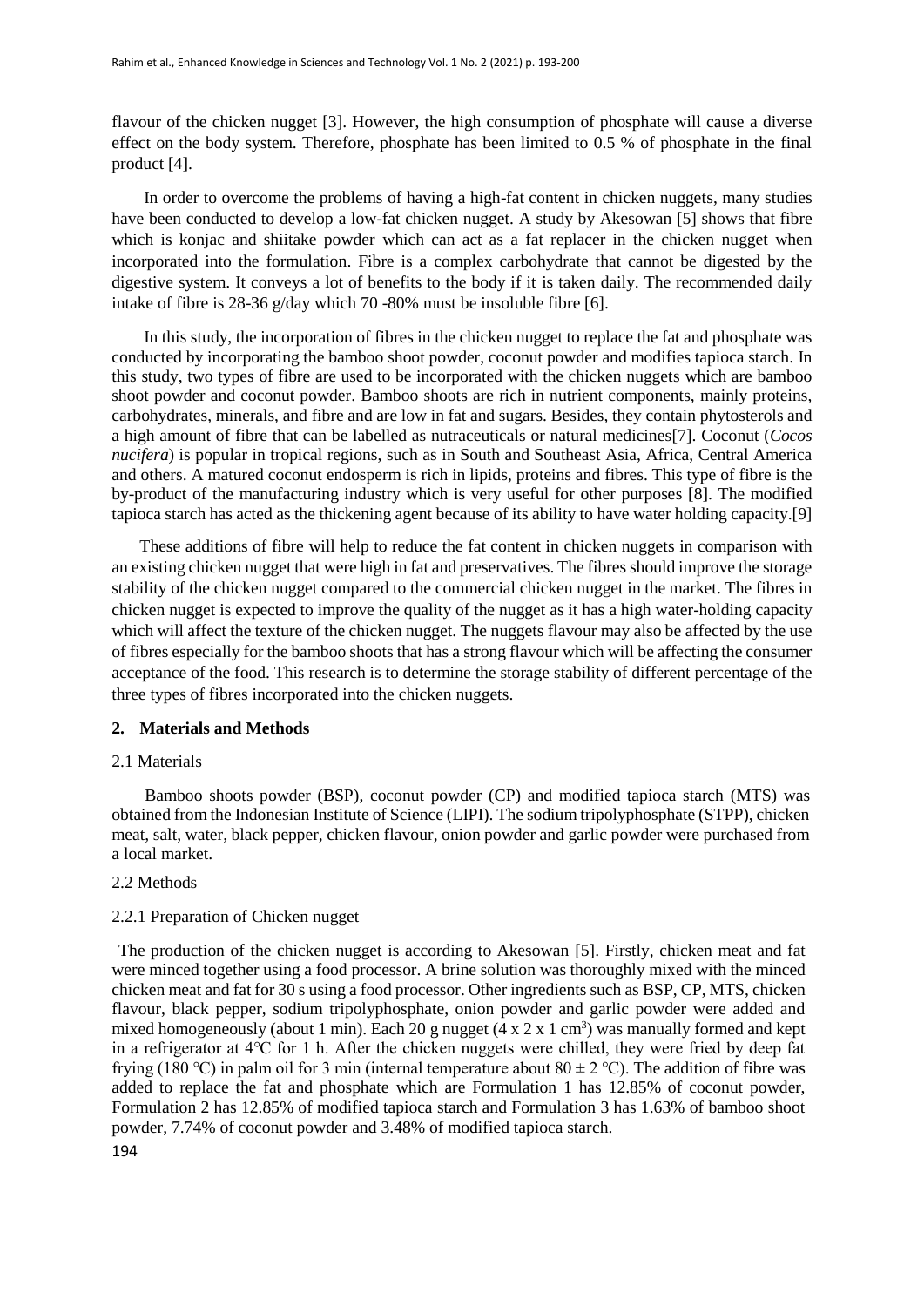#### 2.2.2 Storage stability

Commercial and formulated nuggets were packed in polyethene bags, sealed and then was kept at kept at  $(4 \pm 2^{\circ}\text{C})$  for 0,7,14 and 21 days. The products were analyzed at a studied interval of 7 days. The parameters that were analyzed at the time interval of storage are pH, moisture content, microbiological analysis and sensory acceptability.

#### 2.2.3 pH

The pH of both commercial and the formulated nugget was tested using a digital pH meter (pH700, Eutech Instruments, UK). The pH meter was standardized using pH 4.0, 7.0 and 10.0 before used. 10 g of chicken nugget samples were blended with distilled water (50 ml) to get a uniform suspension. Then all analyzes were performed in three replications for each time interval.

#### 2.2.4 Moisture content

The moisture content in each type of chicken nuggets formulations was determined by using a rapid moisture analyzer (MX50, A&D Company, Japan) according to the method by Akesowan [5] with minor modification. 2.0 g of sample was weighed and then heated at 200℃. The moisture content of the samples is expressed in percentage (%) and the readings were done in triplicate at room temperature of 25℃.

#### 2.2.5 Microbiological analysis

The microbiological analysis of the formulated chicken nuggets was evaluated for bacteria on a plate count agar (PCA). The plate count agar (HIMEDIA, M091, India) was prepared by weighing 23.5 g of PCA powder and dissolved in 1000 ml of distilled water. The mixture was shaken to thoroughly mix the powder and distilled water and it was autoclaved (HICLAVE HV-85, Hirayama, Japan) at 121℃ for 15 minutes before dispensing into Petri dishes. The peptone water was prepared using 1 g of peptone powder in 1000 mL of water (0.1%) and autoclaved to ensure sterilization. Dilution method was conducted every 7 days to determine the presence of bacteria in the nugget. Approximately 1 g of each type of sample nuggets were homogenized in 9 ml of distilled water, followed by serial dilution up to a final dilution of  $10^{-3}$ . 0.1 mL of each diluted sample was pipetted onto a petri dish and the sample was spread in duplicates carefully with a sterilized L spreader. Then, the Petri dishes were incubated (Memmert UNE400, Germany) at (35±2)℃ for 1-2 days. This step was repeated for day zero, 7, 14 and 21.

#### 2.2.6 Sensory analysis

Samples were evaluated by an eight-member experienced panel of judges (Food Technology students from Universiti Tun Hussein Onn Malaysia). A Quantitative Descriptive Analysis was carried out for the attributes of colour, flavour, juiciness, tenderness and overall acceptability using a 9-point hedonic scale, where  $9 =$  extremely like and  $1 =$  extremely dislike. Rectangular pieces approximately  $4 \times 2 \times 1$  cm<sup>3</sup> were cut and served to the panel members. Water at room temperature was provided to cleanse the palate between samples.

#### 2.3 Statistical analysis

Each determination and measurement results were conducted in three replications unless otherwise indicated. The results were expressed as mean values and standard deviation (SD). The statistical significance was based on a confidence level of 95%. Hence,  $(p < 0.05)$  indicates that the model terms are significant on the response.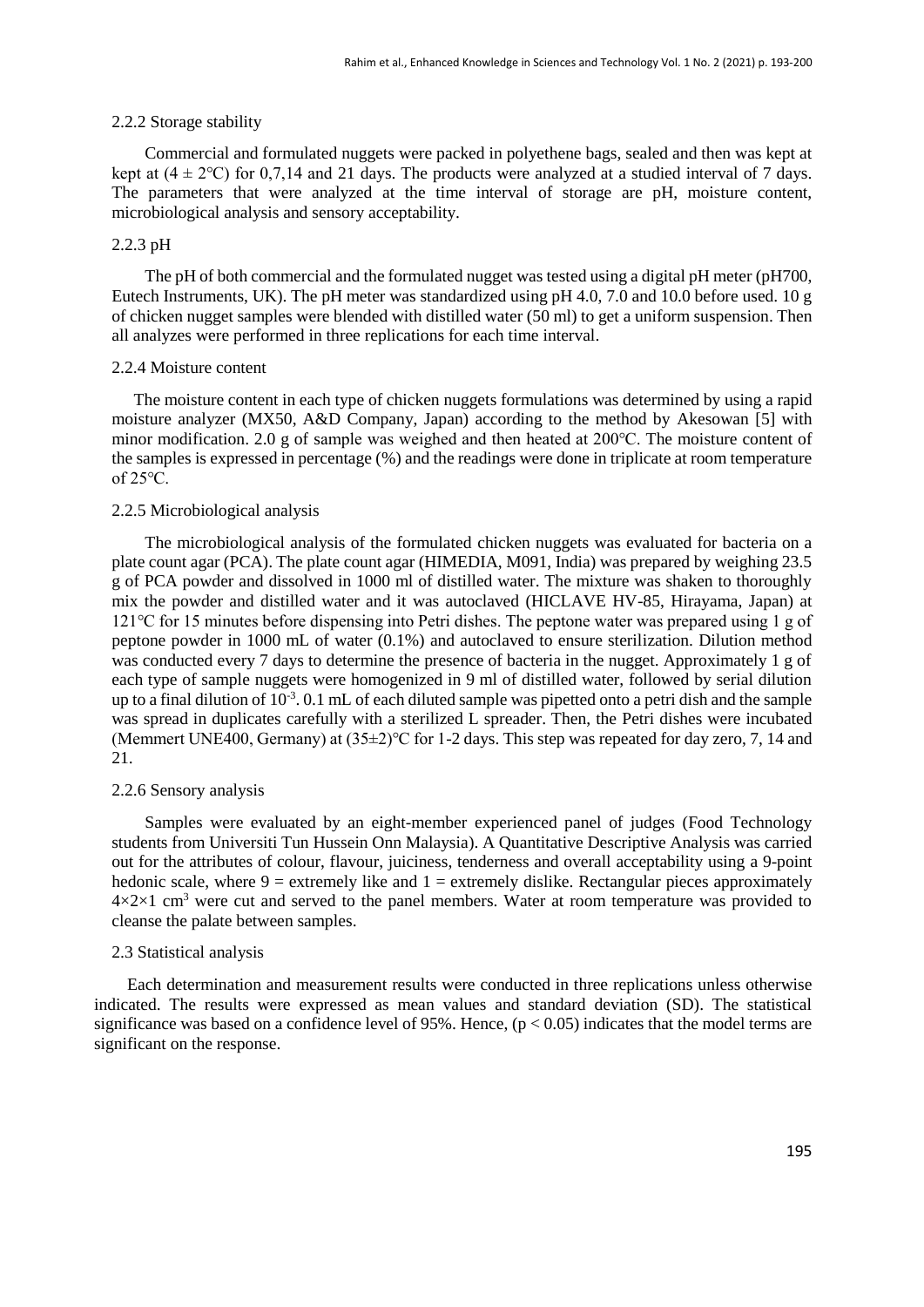#### **3. Result and discussion**

#### 3.1 pH

Table 1 shows that there were changes in the pH value of the chicken nuggets for all of the throughout the storage period. The pH value of the formulated chicken nuggets was lower than the commercial chicken nugget. Therefore, it can be said that the addition of fibres such as BSP, CP and MTS will lower the pH of the chicken nugget. The phosphate also causes the high pH of the chicken nugget. The addition of the STPP in the chicken nugget cause a higher pH that results in the repulsion of meat protein [10].

| Days     | pH              |                 |                              |                 |  |
|----------|-----------------|-----------------|------------------------------|-----------------|--|
|          | Commercial      | F1              | F2                           | F <sub>3</sub>  |  |
| $\Omega$ | $6.37 \pm 0.01$ | $6.13 \pm 0.01$ | $5.88 \pm 0.00$              | $6.16 \pm 0.02$ |  |
| 7        | $6.36 \pm 0.01$ | $6.04 \pm 0.01$ | $5.87 \pm 0.00$ <sup>c</sup> | $6.13 \pm 0.01$ |  |
| 14       | $6.11 \pm 0.00$ | $6.02 \pm 0.01$ | $5.85 \pm 0.02$              | $6.07 \pm 0.02$ |  |
| 21       | $6.08 \pm 0.02$ | $5.93 \pm 0.01$ | $5.70 \pm 0.00$              | $5.93 \pm 0.01$ |  |

**Table 1: pH measurement of commercial and optimized formulated chicken nugget for 21 days**

During storage at day 0 to day 7, there was a slight decrease in pH value for all of the formulations. However, the commercial chicken nugget starts to decrease in pH rapidly from day 7 to day 14 compared to the other formulated chicken nuggets. At storage of 21 days, there was a significant decrease in the pH value for Formulation 1, Formulation 2 and Formulation 3. The declining value of pH in the cool storage might be because of the microbial growth in the chicken nugget. The addition of fibres into the chicken nugget help to lower the pH value which helpsto inhibit the growth of bacteria by making the environment not desirable for the bacteria to grow.[11].

#### 3.2 Moisture content

The changes in the moisture content are significantly decreased through the storage period. The declining moisture in the chicken nugget might because of the penetration of air into the bags during storage. This caused the moisture content to increase because of the evaporation of moisture from the food during storage. From the data obtained, it can be analysed that the moisture content is the highest in the commercial chicken nugget followed by F2 which incorporated with MTS, then F3 that contained all the three fibres and the least moisture content belong to the F1 which was incorporated with CP.

The commercial chicken nugget has the highest moisture content because of the higher percentage of fat in the nugget. The phosphate in the commercial chicken nugget also helps to retain the moisture in the chicken nugget [12]. This caused the commercial chicken nugget to has a greater percentage of moisture content. However, the formulated chicken nugget with fibres has a lower moisture content which is because of the fibre added to the formulation that lowered the moisture content of the nugget.

The moisture content of the chicken nuggets declined throughout the period time of storage. The commercial chicken nugget has a moisture content that does not significantly decrease compared to the formulated chicken nugget. This may be due to the use of phosphate which helps to retain the moisture in the chicken nugget. However, the other formulated chicken nugget has decreased significantly during storage.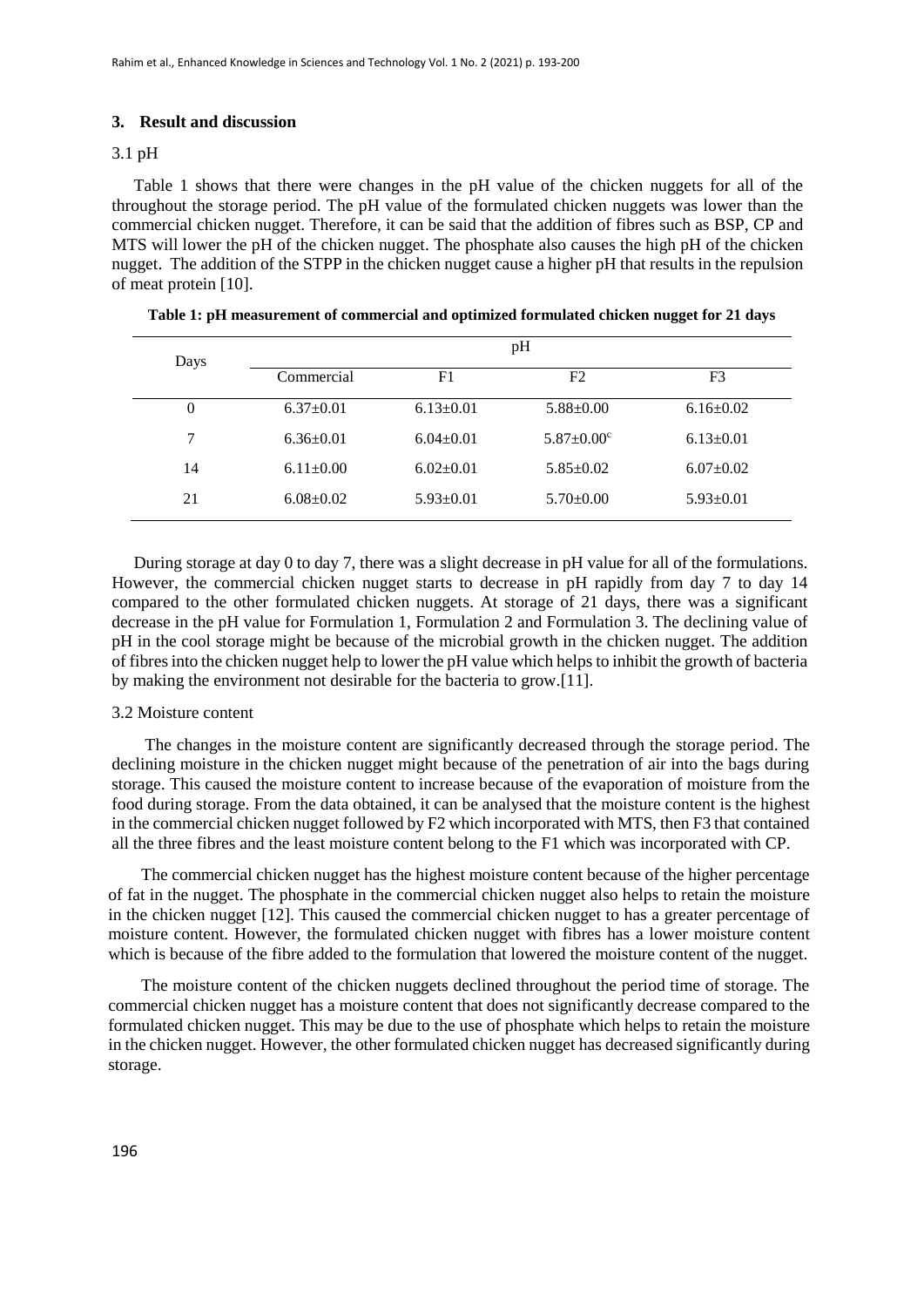| Days |                  | Moisture content |                  |                  |  |
|------|------------------|------------------|------------------|------------------|--|
|      | Commercial       | F1               | F <sub>2</sub>   | F <sub>3</sub>   |  |
| 0    | $66.92 \pm 0.44$ | $55.36 \pm 0.65$ | $62.12 \pm 1.30$ | $61.22 \pm 0.28$ |  |
| 7    | $65.39 \pm 0.48$ | $53.57 \pm 0.83$ | $58.24 \pm 0.70$ | $59.15 \pm 0.72$ |  |
| 14   | $64.14 \pm 0.47$ | $49.16 \pm 0.41$ | $58.12 \pm 0.93$ | $58.07 \pm 0.19$ |  |
| 21   | $61.10 \pm 0.33$ | $49.02 \pm 0.16$ | $56.28 \pm 1.23$ | $55.97 \pm 0.90$ |  |

**Table 2: The moisture content of the commercial and formulated chicken nugget** 

Formulation 1 has the lowest moisture content during the period of storage. The chicken nugget should be high in moisture retention because the fibre should be able to hold moisture in the chicken nugget based on the study by Mahendran and Sujirtha [13] which state that higher moisture content is due to high fibre content and protein in the coconut flour. Nevertheless, the loss of moisture during the storage may due to the temperature of the refrigerator that leads to the evaporation of moisture in the chicken nugget.

#### 3.3 Microbiological analysis

There was a significant ( $p \le 0.05$ ) increase in TPC. Table 4 represents the total plate count (cfu/g) in the chicken nugget formulation sample. In the study, it is observed that there were no bacteria formed on day 0 and day 7 for the commercial chicken nugget.

|                     | Total plate count $(cfu/g)$ |                    |                     |                     |
|---------------------|-----------------------------|--------------------|---------------------|---------------------|
| <b>Formulations</b> | Day 0                       | Day 7              | Day 14              | Day 21              |
| Commercial          | $\theta$                    |                    | $1.0 \times 10^4$   | $1.25 \times 10^4$  |
| F <sub>1</sub>      | 0                           | $3.35 \times 10^5$ | $3.6 \times 10^5$   | $3.95 \times 10^5$  |
| F2                  |                             | $4.25 \times 10^4$ | 5.25 X $10^4$       | $8.25 \times 10^4$  |
| F3                  | 0                           | $3.85 \times 10^5$ | $4.025 \times 10^5$ | $4.425 \times 10^5$ |

**Table 3: Total Plate Count (cfu/g)**

All the formulation do not have bacteria on day 0. However, each sample of nugget that was incorporated with fibre has bacteria formed on day 7. The cfu/g was analyzed and the TPC increased for all samples until day 21. At the end of the storage, the commercial samples were found to be lowest in TPC while the other samples are still having bacteria count below the permissible limit. This result may due to the phosphate in the chicken nugget that helps to preserve the food. The formulated chicken nugget that has the lowest TPC is the F1 which the nugget was incorporated with 12.85% of MTS. This shows that the MTS has antimicrobial properties that are higher than the other two fibres. According to Malaysia Food Act 1983, meat products should have less than  $10<sup>6</sup>$  cfu/g of total plate count. When the meat products or the chicken nugget exceeds the maximum level of limit, it indicates that the chicken nugget is not safe for consumption because the bacteria in the chicken nugget can produce a toxin that will give an effect on the body [14]. This shows that the chicken nugget formulation which was added with fibres are safe to be consumed until the 21 days of storage at 4℃.

#### 3.4 Sensory evaluation

From Table 4, it can be stated that the sensory properties of the chicken nugget with different formulation will have a significant difference in terms of colour, flavour, tenderness juiciness and overall acceptability.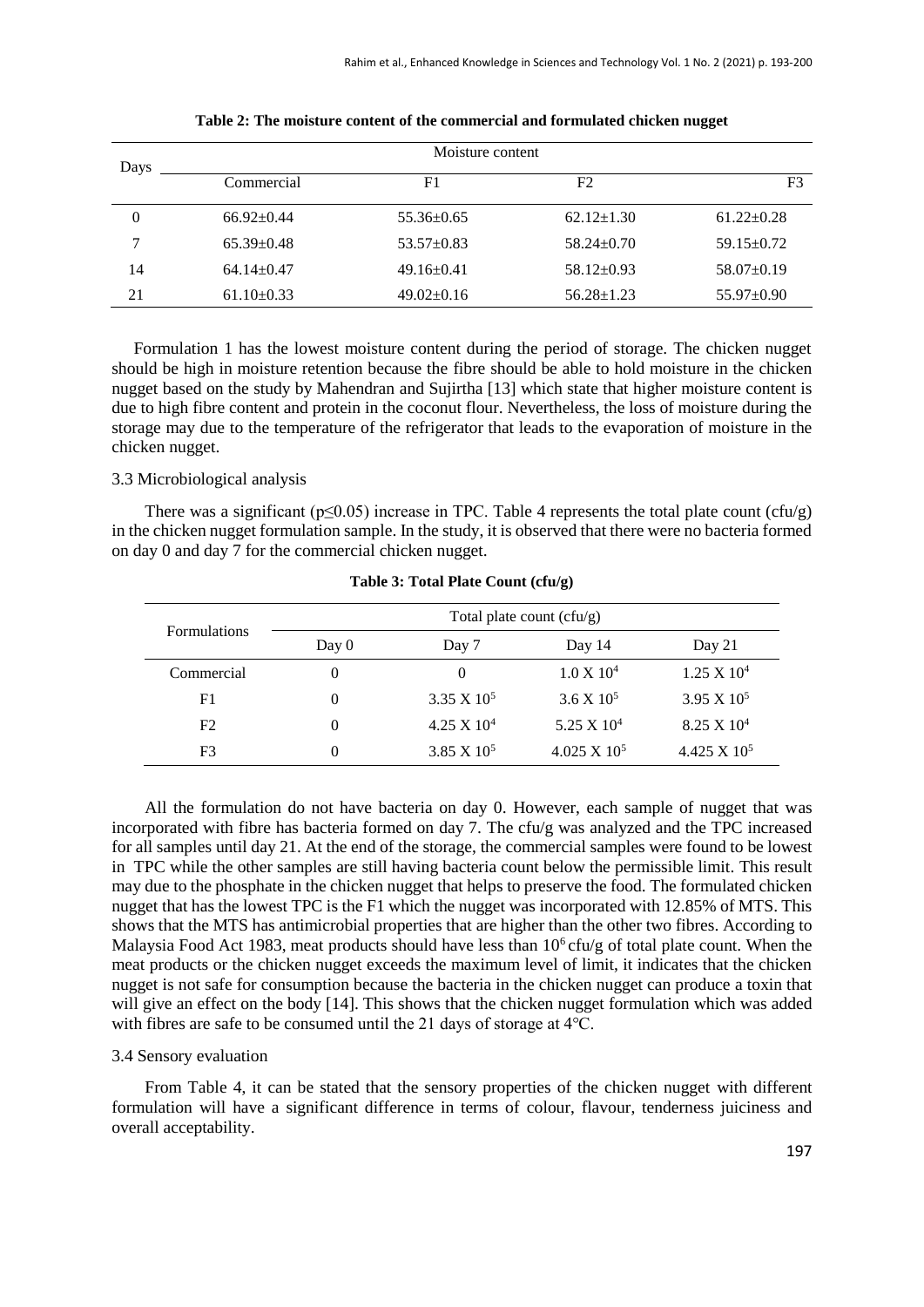| Sensory<br>properties    | Samples        | Storage period (Days) |                  |                 |                 |
|--------------------------|----------------|-----------------------|------------------|-----------------|-----------------|
|                          |                | $\boldsymbol{0}$      | 7                | 14              | 21              |
| Colour                   | Commercial     | $3.13 \pm 1.67$       | $3.83 \pm 1.59$  | $3.24 \pm 0.36$ | $3.33 \pm 1.77$ |
|                          | F1             | $2.1 \pm 1.63$        | $1.88 \pm 1.24$  | $1.7 \pm 0.33$  | $1.68 \pm 1.42$ |
|                          | F <sub>2</sub> | $3.25 \pm 2.77$       | $3.58 \pm 0.31$  | $3.43 \pm 1.07$ | $3.63 \pm 1.78$ |
|                          | F <sub>3</sub> | $8.0 \pm 1.22$        | $8.0 \pm 0.71$   | $8.2 \pm 0.35$  | $8.25 \pm 0.83$ |
| Flavour                  | Commercial     | $6.75 \pm 1.92$       | $6.18 \pm 1.56$  | $5.9 \pm 1.19$  | $4.75 \pm 2.38$ |
|                          | F1             | $5.68 + 2.03$         | $6.65 \pm 1.00$  | $5.03 \pm 0.18$ | $6.38 \pm 0.65$ |
|                          | F <sub>2</sub> | $3.25 \pm 1.48$       | $4.01 \pm 0.61$  | $4.8 + 1.35$    | $4.5 \pm 0.5$   |
|                          | F <sub>3</sub> | $6.5 \pm 0.87$        | $5.9 \pm 0.64$   | $6.08 \pm 1.25$ | $6.65 \pm 0.86$ |
|                          | Commercial     | $2.17 \pm 1.45$       | $2.15 \pm 1.47$  | $3.9 \pm 0.21$  | $4.63 \pm 2.0$  |
|                          | F <sub>1</sub> | $7.25 \pm 1.92$       | $6.83 \pm 2.10$  | $6.15 \pm 0.86$ | $7.1 \pm 2.29$  |
| <b>Tenderness</b>        | F2             | $3.5 \pm 2.06$        | $3.25 \pm 1.46$  | $4.2 \pm 1.35$  | $3.33 \pm 1.59$ |
|                          | F <sub>3</sub> | $6.63 \pm 1.78$       | $5.55 \pm 1.49$  | $6.13 \pm 1.52$ | $6.68 \pm 1.59$ |
| Juiciness                | Commercial     | $8.00+0.71$           | $6.95 \pm 1.71$  | $6.65 \pm 0.78$ | $6.75 + 1.64$   |
|                          | F1             | $2.25 \pm 0.83$       | $3.38 \pm 0.70$  | $2.35 \pm 1.07$ | $3.13 \pm 1.75$ |
|                          | F <sub>2</sub> | $4.83 \pm 1.38$       | $4.00 \pm 1.73$  | $5.15 \pm 1.40$ | $4.0 \pm 1.73$  |
|                          | F <sub>3</sub> | $3.6 \pm 1.70$        | $4.43 \pm 1.97$  | $4.93 \pm 3.56$ | $3.3 \pm 1.72$  |
| Overall<br>acceptability | Commercial     | $8.21 \pm 0.63$       | $8.00 \pm 0.71$  | $8.08 \pm 1.28$ | $7.5 \pm 1.12$  |
|                          | F <sub>1</sub> | $2.25 \pm 1.09$       | $2.23 \pm 1.096$ | $3.5 \pm 1.06$  | $2.25 \pm 1.09$ |
|                          | F <sub>2</sub> | $5.09 \pm 1.68$       | $5.1 \pm 1.71$   | $5.99 \pm 0.65$ | $5.37 \pm 0.99$ |
|                          | F <sub>3</sub> | $4.5 \pm 0.87$        | $4.5 \pm 1.10$   | $4.35 \pm 0.93$ | $4.75 \pm 1.79$ |

**Table 4: Sensory evaluation of chicken nugget** 

For the colour properties, there is a slight increase which may be caused by the non-enzymatic browning of the chicken nugget. The higher score of the colour indicates that the colour of the chicken nugget is becoming darker throughout the storage period. Formulation 3 has a higher score of colour due to the bamboo shoot powder that exhibits a darker colour. The colour perceived by the panellist shows that only slightly different colour can be detected from the sensory test. This shows that from human perception, the colour of the chicken nugget does not change abruptly during the 21 days.

In terms of the flavour of the chicken nuggets, there is a decrease in the score of flavour for all of the formulations. The decline in the score of the flavour of chicken nugget might be because of the development of oxidative rancidity and microbial deterioration in the chicken nugget. The oxidation causes the development of off flavour in the chicken nugget. The undesirable flavour that develops in the product will destabilize the original flavour of the chicken nugget. The oxidation rancidity that develops during the storage period cause the chicken nugget to lose its flavour [15]. However, during this 21 day of storage, the commercial chicken nugget has declined in the flavour score compared to other formulation that still maintains the flavour. This was caused by the lipid oxidation of the chicken nugget in the commercial chicken nugget due to its high-fat content. For the other formulation, the flavour does not rapidly because of the combination of fibres in the chicken nugget.

198 The tenderness properties of the chicken nugget also evaluated during the sensory evaluation. From Table 4, the tenderness show increament of score for all of the formulation during the storage period.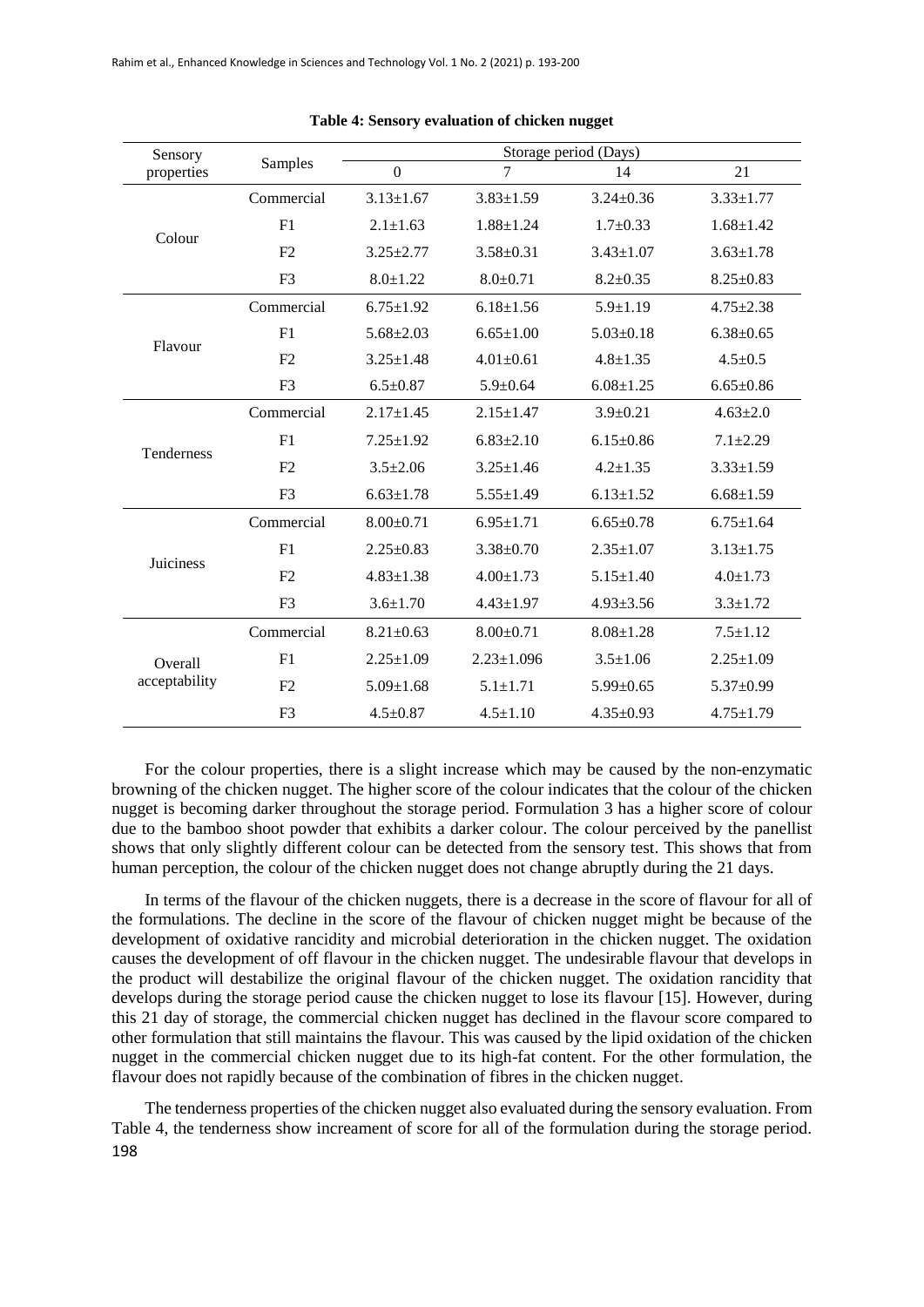This happens due to the loss of moisture during the storage period that makes the chicken nugget to be more firm as increase in the period of storage. For formulation 1 that is incorporated with coconut powder, the texture has the highest score which means it becomes firmer through the storage period. The coconut powder tends to have a low binding capacity which the moisture is less held by the coconut powder in the chicken nugget. Formulation 3 that has the combination of BSP, CP and MTS also showing a high score for tenderness because the texture becomes hard throughout storage times. This is caused by the presence of CP in the chicken nugget that makes it lose moisture. Next, the tenderness of chicken nugget with Formulation 2 that has modified tapioca starch, the tenderness has a medium score that shows that the MTS has a high water holding capacity than other fibres which help to give more soft texture to the chicken nugget [16]. Finally, the commercial chicken nugget has the lowest score for tenderness because it has a high-fat content that contributes moisture to the chicken nugget which gives it a softer texture.

The juiciness of the chicken nugget is a contradiction to the tenderness of the food. The higher the tenderness score, the lower the juiciness score of the chicken nugget. This is due to the high incorporation of fibre cause the juiciness of the chicken nugget to be lower. The commercial chicken nugget has a high juiciness score as it has a higher fat content that provides moisture to the chicken nugget. However, it can be analyzed that the juiciness of all the formulation declined throughout the storage period due to loss of moisture by evaporation.

The overall acceptability of the chicken nugget is influenced by all other sensory properties which are colour, flavour, tenderness and juiciness. The degradation of flavour, tenderness and juiciness affected the overall acceptability of the chicken nugget. In this study, the highest score for overall acceptability was for the commercial chicken nugget. This may be due to the high juiciness and soft texture of the chicken nugget. The fat content also enhanced the flavour of the chicken nugget.

#### **4. Conclusion**

In a conclusion, there was a decline in the pH value of the chicken nugget due to the increase of microbial growth. The moisture content of the chicken nugget also decreases for all formulation due to loss of moisture during storage. The total cfu/g for all formulations were below 10<sup>6</sup> which is considered safe for consumption. The sensory evaluation on the descriptive analysis of the chicken nugget, show that there is no significant change during the storage. From the result, formulation 2 that incorporated with modified tapioca starch has better storage stability than other formulated chicken nugget.

#### **Acknowledgement**

The authors gratefully acknowledge the Department of Technology and Natural Resources, Faculty of Applied Sciences and Technology, University Tun Hussein Onn Malaysia, Pagoh for providing necessary facilities for the successful completion of this research work.

#### **References**

- [1] R. Singh, M.K. Chatli, A.K. Biswas, and J. Sahoo, "Quality of omega-3 fatty acids enriched lowfat chicken meat patties incorporated with selected levels of linseed flour/oil and canola flour/oil," J Food Sci Technol, vol. 51, pp. 353–358, 2011.
- [2] A., Reynolds et al., "Carbohydrate quality and human health: a series of systematic reviews and meta-analyses," The Lancet, vol. 393, pp. 434–445, 2019.
- [3] S. Barbut, Poultry products processing: an industry guide. Boca Raton, FL: CRC Press. 2001.
- [4] J. Smith, and L. Hong-Shum, Food additives databook. 2nd ed. Hoboken, NJ: John Wiley & Sons. 2011.